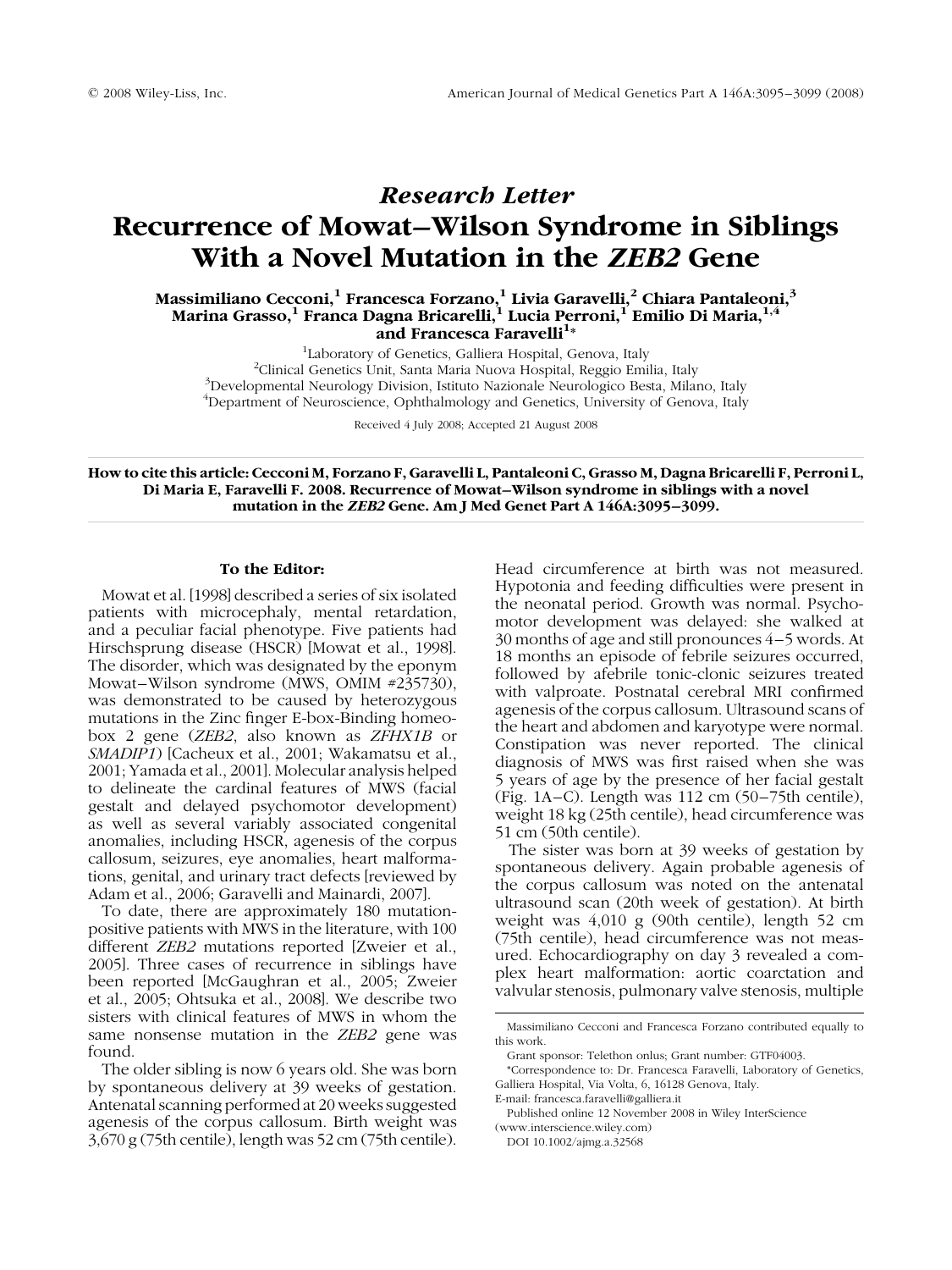## 3096 CECCONI ET AL.



FIG. 1. Phenotypic appearance of the two siblings: older sib, at 2 (A), 3 (B) and 5 (C) years of age; second sib, at 1 (D) and 3 (E,F) years of age. [Color figure can be viewed in the online issue, which is available at www.interscience.wiley.com.]

interventricular septal defects and atrial septal defect. No renal anomalies were detected at both the antenatal and neonatal examinations. A first surgical intervention on the congenital heart defects was performed on day 27 and was complicated by renal failure. At 11 months afebrile tonic clonic seizures occurred and treatment with valproate was commenced. At 12 months she underwent further heart surgery complicated by heart failure. The outcome was complicated by sepsis and cardiac arrest from which she was resuscitated. At discharge she presented with hypotonic paraplegia and neurological bladder. Cerebral MRI scan was consistent with her having hypoxic ischemic encephalopathy. Karyotype was normal. At 3 years of age length 86 cm (<3rd centile), weight 12.8 kg (10th centile), head circumference was 44 cm (<3rd centile). She showed an open mouth, severe hyperlordosis, upper limb hyperreflexia, and lower limb paraplegia (Fig. 1D–F).

DNA was isolated from peripheral blood, after informed consent. A set of primer pairs was designed to amplify the nine coding exons and intron-exon boundaries of the ZEB2 gene (genomic contig AY029472 and mRNA sequence NM\_014795, Gen-Bank database). Primer sequences and detailed protocols are available on request.

Mutation analysis was performed by direct sequencing, using the BigDye sequencing reagents on a 3130xl capillary sequencer (Applied Biosystems, Foster City, CA).

The presence of somatic mosaicism in probands and their parents was also evaluated using DHPLC analysis. The PCR product spanning the mutation (primer sequences: forward: ttaactaaacaattaggggtggc; reverse: gtgggcgatctgctaggtgg) was resolved on a DHPLC equipment (Transgenomics Ltd., Hillington, Glasgow, UK) at  $58.3^{\circ}$ C.

The DHPLC elution profiles were used also to estimate the frequency of the c.310C  $> T$  substitution in the general population. A cohort of 94 normal unrelated individuals of Italian origin was screened. Exact binomial confidence intervals were calculated from observed frequency using Stata 9 (StataCorp., College Station, TX). The exon 3 PCR product did not generate any aberrant elution profile in controls, resulting in an estimated allele frequency  $\ll 1\%$ (observed frequency: 0.0; 95% exact confidence interval: 0.0001–0.0293).

Direct sequencing of *ZEB2* in both patients revealed a heterozygous  $C > T$  transition in the exon  $3$  (c.310C  $>$  T), resulting in a premature stop codon (p.Q104X). No other nucleotide variant was detected in either proposita. The nonsense  $c.310C > T$  mutation was not present in the parents (Fig. 2).

No evidence of somatic mosaicism was found at the inspection of the electropherograms. To further check for the presence of low-level somatic mosaicism, patients and parents were subsequently examined by DHPLC analysis. While the heterozygous mutation produced a clearly abnormal profile, the chromatograms obtained from both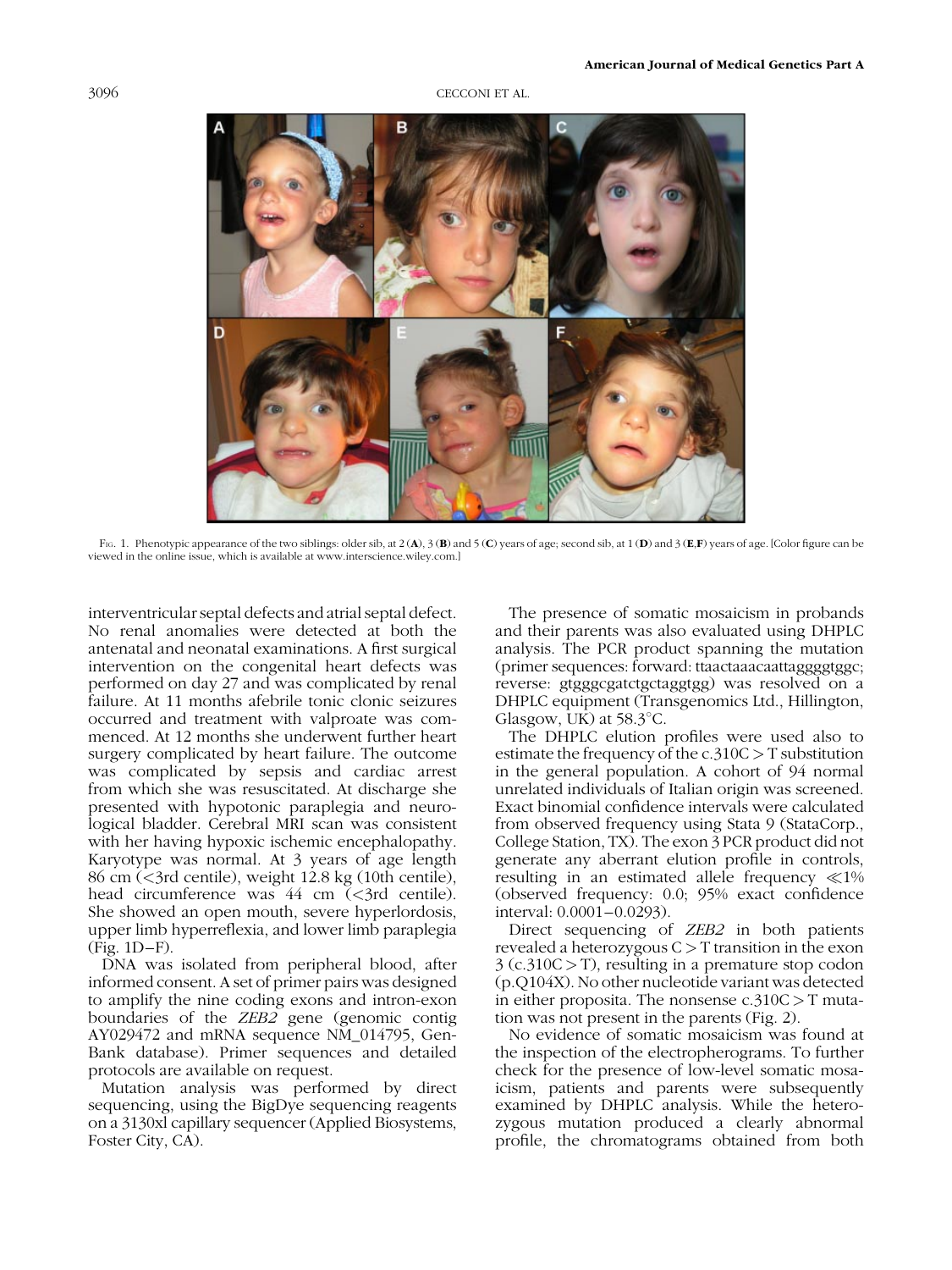#### American Journal of Medical Genetics Part A



FIG. 2. Sequence analysis in the family: the electropherograms show the ZEB2 exon  $\frac{1}{3}$  region spanning the c.310C > T mutation. Both sibs carry the heterozygous  $C > T$  substitution, while relatives show a sequence profile similar to the normal control. [Color figure can be viewed in the online issue, which is available at www.interscience.wiley.com.]

parents' DNA did not reveal any difference with respect to normal controls (Fig. 3).

The nonsense  $c.310C > T$  mutation has not been previously described. Deletions and truncating substitutions represent the vast majority of the mutations associated with MWS. The premature stop codon caused by the  $c.310C > T$  mutation produces a very short putative truncated protein, as compared to most MWS-associated mutations [Dastot-Le Moal, 2007], consistently with haploinsufficiency. Taken together, our findings allowed us to conclude that  $c.310C > T$  is in fact the disease-causing mutation in the siblings.

To our knowledge, the family described herein is the fourth case of recurrent MWS. Zweier et al. [2005] reported two sisters with MWS. Another recurrence was found in a brother and a sister with clinical features of MWS and the same truncating mutation in exon 8. The parents were phenotypically normal, without mutation in the *ZEB2* gene [McGaughran] et al., 2005]. Recently, another family with three affected sibs has been reported [Ohtsuka et al., 2008].

Based on these lines of evidence, germ-line mosaicism is the most consistent hypothesis to explain familial recurrence, as already proposed based on analogue mechanism demonstrated in other dominant diseases [McGaughran et al., 2005]. Zweier et al. [2005] demonstrated somatic mosaicism in a parent with mild clinical signs. Our analysis did not replicate this finding. However, the occurrence of somatic mosaicism cannot be definitely excluded



FIG. 3. DHPLC analysis in the family: the chromatograms show the ZEB2 exon 3 PCR including the c.310C > T mutation. Both patients show an abnormal elution profile, while relatives demonstrate a pattern similar to the normal controls. [Color figure can be viewed in the online issue, which is available at www.interscience.wiley.com.]

as a low-level mosaicism could be restricted to certain cell types or be under the detection threshold.

The clinical presentation of these sisters further underscore the clinical variability and how this influences outcome rather than the specific mutation alone. Table I summarizes the clinical and molecular findings in the siblings, compared with the previously reported cases of recurrent MWS.

Currently, taking into account only published observation, recurrence risk can be estimated as high as 2.3% (4/175), with a 95% confidence interval ranging from 0.6% to 5.7%. According to this estimation, targeted genetic counseling and prenatal diagnosis procedures should be applied in families with an isolated case of MWS. In genetic counseling the clinician should consider a number of uncertainties, deriving from intrinsic clinical variability, risk of complications and still inaccurate empiric risk of recurrence.

### ACKNOWLEDGMENTS

Dr. D. Mowat is gratefully acknowledged for critical reading of the manuscript. Biological samples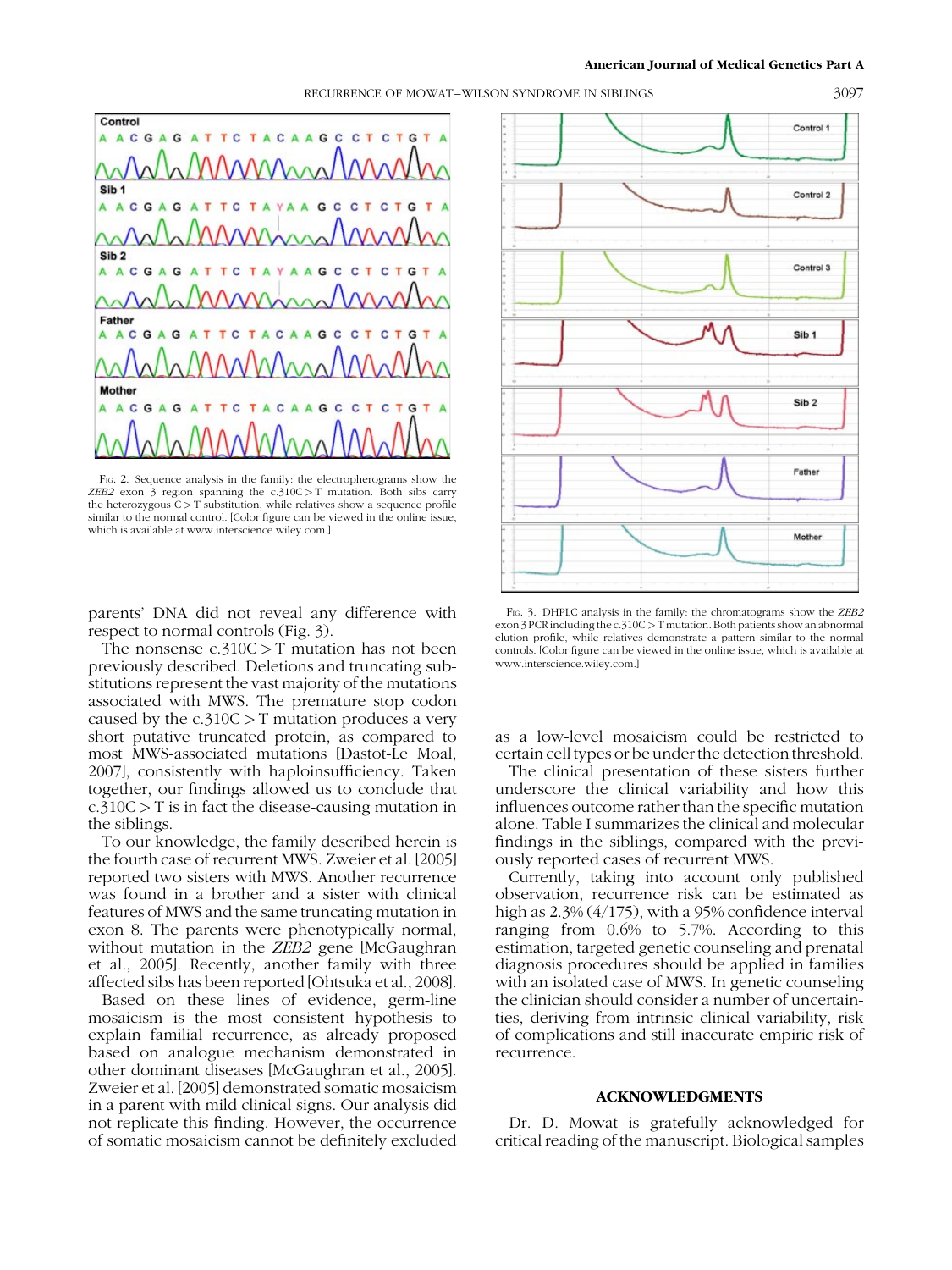|                                                                                                                                                       |                                  |                                                                  | Present report                      | McGaughran et al. [2005]                              |                                       |                                                                                        | Zweier et al. [2005]        |                                         |             | Ohtsuka et al. [2008]   |                          |
|-------------------------------------------------------------------------------------------------------------------------------------------------------|----------------------------------|------------------------------------------------------------------|-------------------------------------|-------------------------------------------------------|---------------------------------------|----------------------------------------------------------------------------------------|-----------------------------|-----------------------------------------|-------------|-------------------------|--------------------------|
| Clinical features                                                                                                                                     | Frequency in<br>MWS <sup>a</sup> | Sib1                                                             | Sib <sub>2</sub>                    | Sib1                                                  | Sib <sub>2</sub>                      | Sib1                                                                                   | Sib <sub>2</sub>            | Father                                  | Sib1        | Sib2                    | Sib <sub>3</sub>         |
| Gender                                                                                                                                                |                                  |                                                                  |                                     | щ                                                     | Σ                                     | щ                                                                                      | щ                           | Σ                                       | щ           |                         |                          |
| Age at evaluation                                                                                                                                     |                                  |                                                                  |                                     | $30~\mathrm{m}$                                       | $1 \text{ m}$                         |                                                                                        | 4y                          | Ħ                                       | Ħ           | Ħ                       | 2 y7 m                   |
| ZEB2 mutation                                                                                                                                         | 100%                             | Q104X                                                            | Q104X                               | V621AfsX25                                            | V621AfsX25                            | $\begin{array}{c} 6 \text{ y } 4 \text{ m} \\ 1285 \text{fs} \text{X} 293 \end{array}$ | T285fsX293                  | Low level mosaic<br>for T285fsX293      | E87X        | E87X                    | E87X                     |
| Facial gestalt <sup>b</sup>                                                                                                                           | 100%                             | <b>NWS</b>                                                       | <b>NWS</b>                          | <b>NWS</b>                                            | <b>NWS</b>                            | <b>NWS</b>                                                                             | <b>NWS</b>                  | uplifted ear lobe<br>Pointed nasal tip, | <b>NWS</b>  | <b>NWS</b>              | <b>NWS</b>               |
| Walking age                                                                                                                                           | $3-4y$                           | $30~\mathrm{m}$                                                  |                                     | $\frac{5}{2}$ +                                       | Í                                     | $\overline{4}$ y                                                                       | I                           | Normal                                  | Delayed     | $4y$ 6 m                | I                        |
| imited/absent                                                                                                                                         | 100%                             | $^{+}$                                                           | $^{+}$                              |                                                       |                                       | $^{+}$                                                                                 | $^{+}$                      |                                         | $^{+}$      | $^{+}$                  |                          |
| speech                                                                                                                                                |                                  |                                                                  |                                     |                                                       |                                       |                                                                                        |                             |                                         |             |                         |                          |
| Seizures                                                                                                                                              |                                  | $\hspace{0.1mm} +$                                               |                                     | Ħ                                                     | Ħ                                     | $^{+}$                                                                                 | $^{+}$                      |                                         | $^{+}$      | $^{+}$                  | Hypsarrhythmia           |
| Microcephaly                                                                                                                                          | $\frac{90\%}{83\%}$              |                                                                  |                                     | $\overline{\mathbb{H}}$                               | $\overline{\mathbf{H}}$               | $\frac{1}{2}$                                                                          | $^{+}$                      |                                         | Ħ           | $\overline{\mathbf{u}}$ | $\overline{\mathbf{a}}$  |
| Corpum callosum                                                                                                                                       | 41%                              | Agenesis                                                         | Agenesis                            | Agenesis                                              | Agenesis                              | Hypoplasia                                                                             | Agenesis                    |                                         | $\,$ $\,$   | Not analyzed            | Hypoplasia               |
| abnormalities                                                                                                                                         |                                  |                                                                  |                                     |                                                       |                                       |                                                                                        |                             |                                         |             |                         |                          |
| Other cerebral                                                                                                                                        |                                  | $\mid$                                                           | Consistent with                     | $\mid$                                                | $\mid$                                | $\mid$                                                                                 | $\mid$                      |                                         | Hyppocampal | Ħ                       |                          |
| abnormalities                                                                                                                                         |                                  |                                                                  | anoxia                              |                                                       |                                       |                                                                                        |                             |                                         | dysplasia   |                         |                          |
| Hirschprung                                                                                                                                           | 57%                              |                                                                  |                                     | $^{+}$                                                | $^+$                                  | $^{+}$                                                                                 | $^{+}$                      |                                         |             |                         |                          |
| disease                                                                                                                                               |                                  |                                                                  |                                     |                                                       |                                       |                                                                                        |                             |                                         |             |                         |                          |
| Constipation                                                                                                                                          | Ħ                                |                                                                  |                                     | Ħ                                                     | Ħ                                     | $\Xi$                                                                                  | hr                          |                                         | Ħ           | ă                       | $^{+}$                   |
| Cardiac defects                                                                                                                                       | 53%                              |                                                                  | CA, AS, PS, multiple<br>ASD and VSD | $\overline{1}$                                        | S                                     | PAS, PFO                                                                               | origin, PAS<br>Atypical LPA |                                         | П           |                         | $\overline{\phantom{a}}$ |
| Urogenital                                                                                                                                            | 50%                              | I                                                                | Neurological bladder                | Mild renal pelvic                                     | $\mid$                                | Ī                                                                                      |                             |                                         | I           |                         | Bilateral                |
| abnormalities                                                                                                                                         |                                  |                                                                  | after surgery                       | normal postnatally<br>prenatal scan,<br>dilatation in |                                       |                                                                                        |                             |                                         |             |                         | cryptorchidism           |
| abnormalities<br>Ophthalmic                                                                                                                           | Ħ                                | Mild strabismus                                                  | $\overline{\phantom{a}}$            | Divergent strabismus                                  | retinal coloboma<br>Bilateral chorio- | Ħ                                                                                      | Ħ                           | Ħ                                       | Ħ           | Ħ                       | hr                       |
| Other                                                                                                                                                 | 47%                              | of the V finger<br>term. phalanx<br>Short stature Mild abnormal. | $\overline{\phantom{a}}$            | Ï                                                     |                                       | hypoplasia<br>Tracheal                                                                 | I                           | Short stature<br>$(150 \text{ cm})$     | I           | I                       | Adducted thumb           |
| "+" and "-" indicate presence and absence of the sign, respectively; "nr" indicates that the relevant information was not reported in the literature. |                                  |                                                                  |                                     |                                                       |                                       |                                                                                        |                             |                                         |             |                         |                          |

TABLE I. Clinical Features of the Familial Cases With MWS Reported to Date TABLE I. Clinical Features of the Familial Cases With MWS Reported to Date m, month; y, year, AS, Aortic valve Stenosis; ASD, Aortic Septal Defect; CA, Coarctation of the Aorta; LPA, Left Pulmonary Artery; PA, Pulmonary valve Stenosis; PDA, Patent Ductus Arteriosus; PFO, Patent Foramen Ovale; VSD m, month; y, year; AS, Aortic valve Stenosis; ASD, Aortic Septal Defect; CA, Coarctation ofthe Aorta; LPA, Left Pulmonary Artery; PA, Pulmonary valve Stenosis; PDA, Patent Ductus Arteriosus; PFO, Patent Foramen Ovale; VSD, Ventricular Septal Defect.

aAccording to ''GeneReviews'' (http://www.geneclinics.org; last revision February 11, 2008; last access April 23, 2008). bMWS facial gestalt includes: broad, medial flared eyebrows, hypertelorism, prominent columella, uplifted earlobes, and pointed chin.